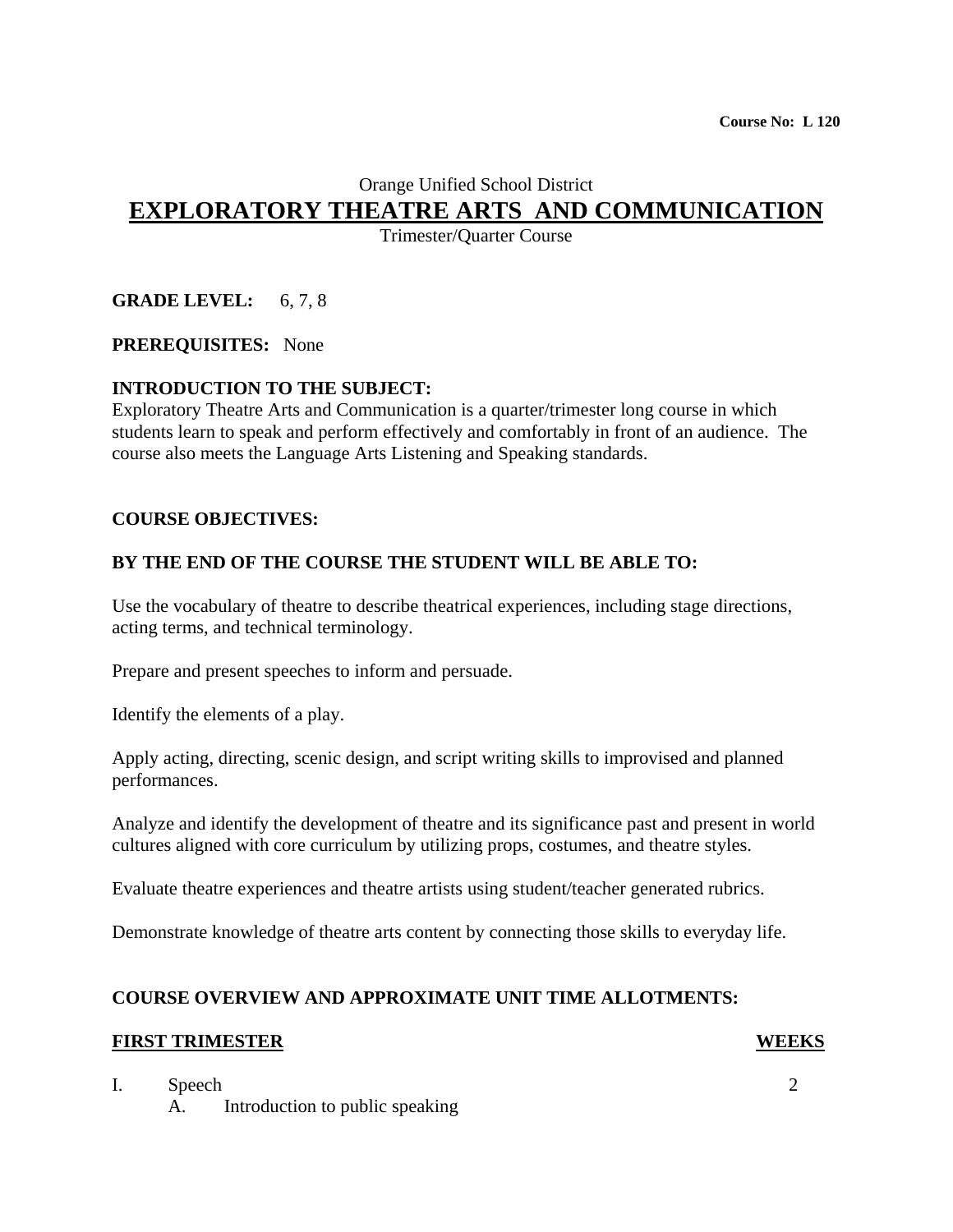- B. Preparation of speeches to inform and persuade
- C. Presentation of speeches to inform and persuade
- II. Introduction to the Theatre 1-2 weeks
	- A. Theatre vocabulary
		- 1. Actor
		- 2. Acting areas
		- 3. Actor's positions
		- 4. Blocking
		- 5. Body positions
			- a. Cold reading
			- b. Cue
			- c. Dialogue
			- d. Diction
			- e. Direction
			- f. Dress rehearsal
			- g. Gesture
			- h. Improvisation
			- I. Monologue
			- j. Motivation
			- k. Pacing
			- l. Projection
			- m. Prop
			- n. Proscenium
			- o. Rehearsal
			- p. Script
			- q. Sense memory
			- r. Subtext
			- s. Vocal quality
	- B. Overview theatre arts (types of theatre such plays, movies, dramatic literature)

### III. Elements of a Play 1-2 weeks

- A. Act
- B. Scene
- C. Blocking
- D. Antagonist
- E. Catharsis
	- 1. Character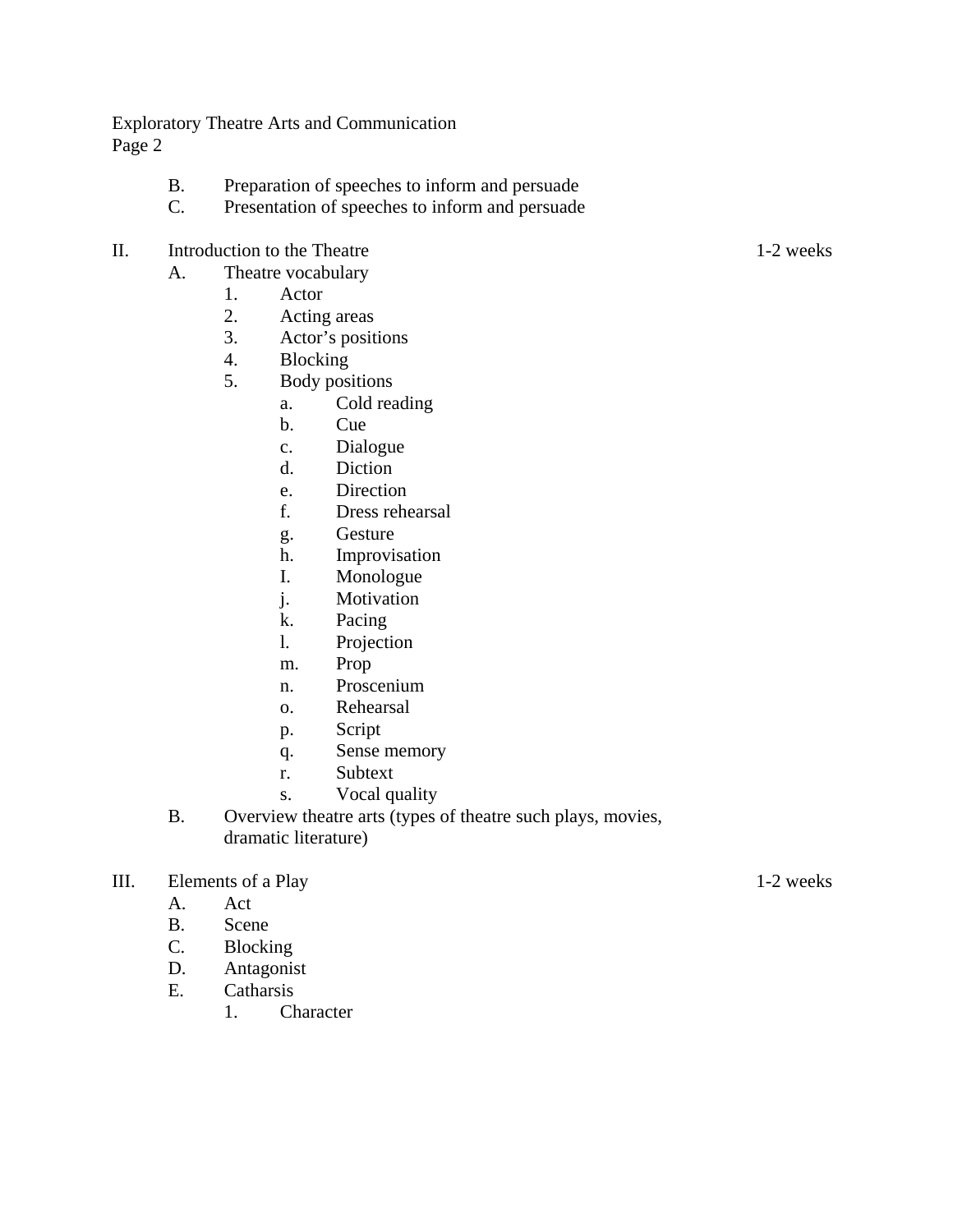|     |                        |                       |                      | <b>WEEKS</b> |
|-----|------------------------|-----------------------|----------------------|--------------|
|     |                        | 2.                    | Climax               |              |
|     |                        | 3.                    | Protagonist          |              |
|     |                        | $\overline{4}$ .      | Crisis               |              |
|     |                        | 5.                    | Denouement           |              |
|     |                        | 6.                    | Dramatic structure   |              |
|     |                        | 7.                    | Genre                |              |
|     |                        | 8.                    | Playwright           |              |
|     |                        | 9.                    | <b>Rising Action</b> |              |
|     |                        | 10.                   | Plot                 |              |
|     |                        | 11.                   | Style                |              |
| IV. | Theatre History        |                       |                      | 2-3 weeks    |
|     | A.                     | Commedia del'Arte     |                      |              |
|     | <b>B.</b>              | Elizabethan theatre   |                      |              |
|     | C.                     | Epic theatre          |                      |              |
|     | D.                     | Greek & Roman theatre |                      |              |
|     | E.                     |                       | Noh & Kabuki         |              |
|     | F.                     |                       | Masks and puppetry   |              |
|     | G.                     | Readers' theater      |                      |              |
| V.  | <b>Acting Skills</b>   |                       |                      | Ongoing      |
|     | A.                     | Characterization      |                      |              |
|     | <b>B.</b>              | <b>Blocking</b>       |                      |              |
|     | C.                     |                       | Voice and diction    |              |
|     | D.                     |                       | Movement             |              |
| VI. | <b>Play Production</b> |                       |                      | 3 weeks      |
|     | A.                     | Scriptwriting         |                      |              |
|     | <b>B.</b>              | Acting                |                      |              |
|     | C.                     | Directing             |                      |              |
|     | D.                     | Set design            |                      |              |
|     |                        |                       |                      |              |
|     |                        |                       |                      |              |
|     |                        |                       |                      |              |

| <b>DATE OF CONTENT REVISION:</b> | October 2001      |
|----------------------------------|-------------------|
| DATE OF BOARD APPROVAL:          | February 14, 2002 |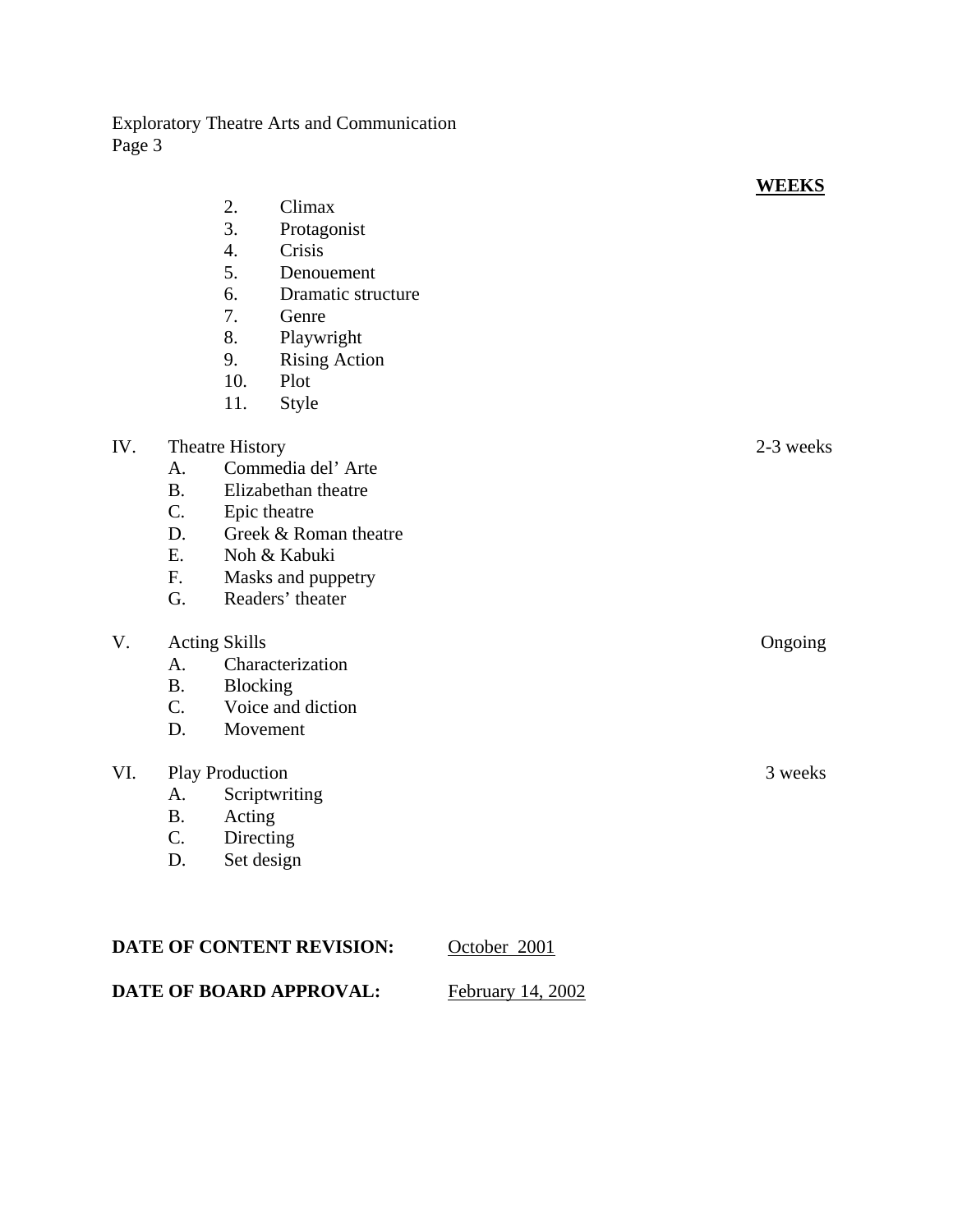#### **Addendum THE CALIFORNIA CONTENT STANDARDS FOR THEATRE GRADES 6-8**

#### GRADE 6

#### **1.0 ARTISTIC PERCEPTION**

## **Processing, Analyzing, and Responding to Sensory Information through the Language and Skills Unique to Theatre**

Students observe their environment and respond, using the elements of theatre. They also observe formal and informal works of theatre, film/video, and electronic media and respond, using the vocabulary of theatre.

#### *Development of the Vocabulary of Theatre*

1.1 Use the vocabulary of theatre, such as *action/reaction, vocal projection, subtext, theme, mood, design, production values,* and *stage crew* ,to describe theatrical experiences.

#### *Comprehension and Analysis of the Elements of Theatre*

1.2 Identify how production values can manipulate mood to persuade and disseminate propaganda.

# **2.0 CREATIVE EXPRESSION Creating, Performing, and Participating in Theatre**

Students apply processes and skills in acting, directing, designing, and script writing to create formal and informal theatre, film/videos, and electronic media productions and to perform in them.

#### *Development of Theatrical Skills*

2.1 Participate in improvisational activities, demonstrating an understanding of text, subtext, and context.

#### *Creation/Invention in Theatre*

- 2.2 Use effective vocal expression, gesture, facial expression, and timing to create character.
- 2.3 Write and perform scenes or one-act plays that include monologue, dialogue, action, and setting together with a range of character types.

# **3.0 HISTORICAL AND CULTURAL CONTEXT**

**Understanding the Historical Contributions and Cultural Dimensions of Theatre**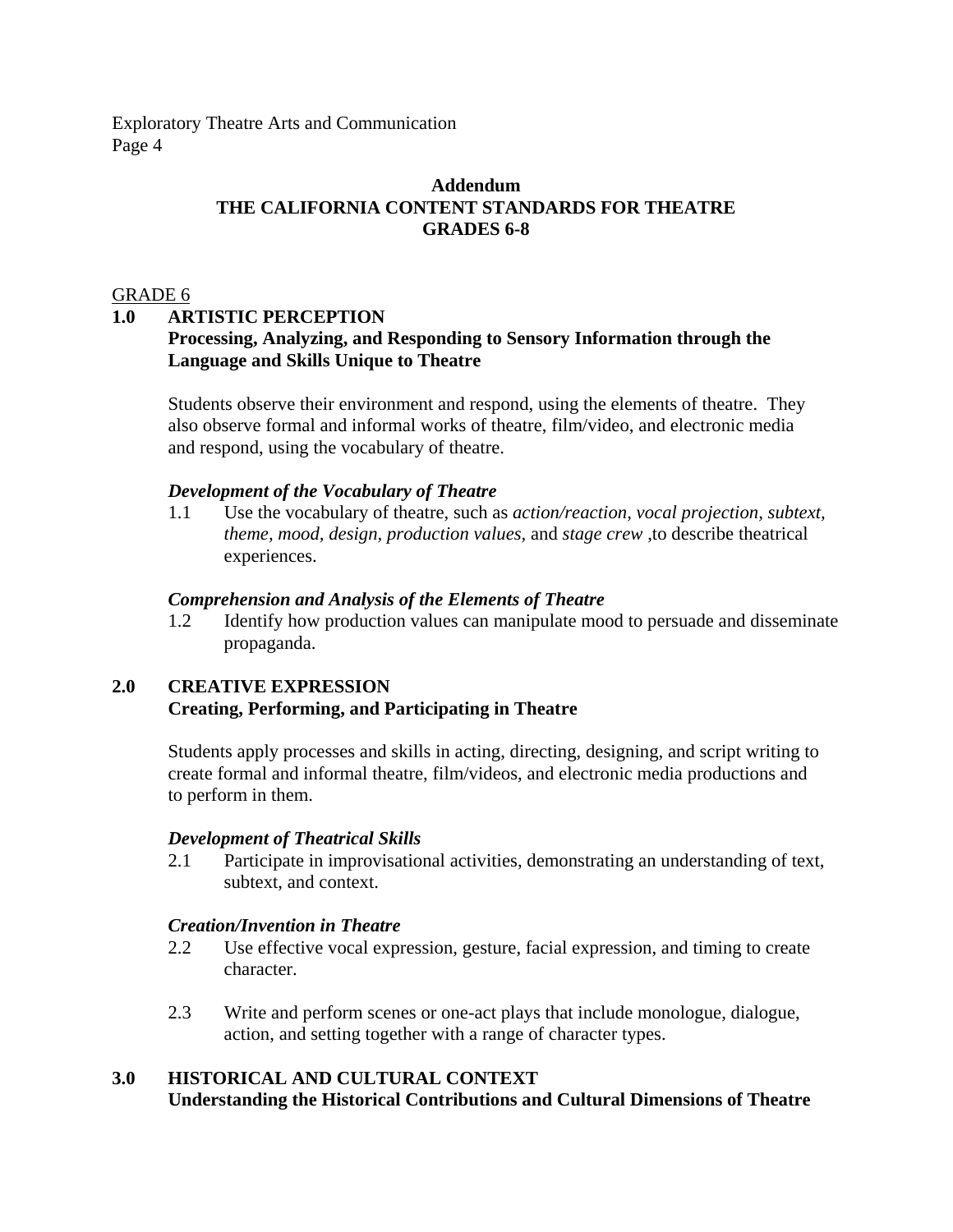> Students analyze the role and development of theatre, film/video, and electronic media in past and present cultures throughout the world, noting diversity as it relates to theatre.

#### *Role and Cultural Significance of Theatre*

3.1 Create scripts that reflect particular historical periods or cultures.

# *History of Theatre*

3.2 Differentiate the theatrical traditions of cultures throughout the world, such as those in Ancient Greece, Egypt, China, and West Africa.

# **4.0 AESTHETIC VALUING Responding to, Analyzing, and Critiquing Theatrical Experiences**

Students critique and derive meaning from works of theatre, film/video, electronic media, and theatrical artists on the basis of aesthetic qualities.

# *Critical Assessment of Theatre*

4.1 Develop and apply appropriate criteria for evaluating sets, lighting, costumes, makeup, and props.

#### *Derivation of Meaning from Works of Theatre*

4.2 Identify examples of how theatre, television, and film can influence or be influenced by politics and culture.

## **5.0 CONNECTIONS, RELATIONSHIPS, APPLICATIONS Connecting and Applying What Is Learned in Theatre, Film/Video, and Electronic Media to Other Art Forms and Subject Areas and to Careers**

Students apply what they learn in theatre, film/video, and electronic media across subject areas. They develop competencies and creative skills in problem solving, communication, and time management that contribute to lifelong learning and career skills. They also learn about careers in and related to theatre.

#### *Connections and Applications*

5.1 Use theatrical skills to communicate concepts or ideas from other curriculum areas, such as a demonstration in history-social science of how persuasion and propaganda are used in advertising.

#### *Careers and Career-Related Skills*

5.2 Research career opportunities in media, advertising, marketing, and interactive Web design.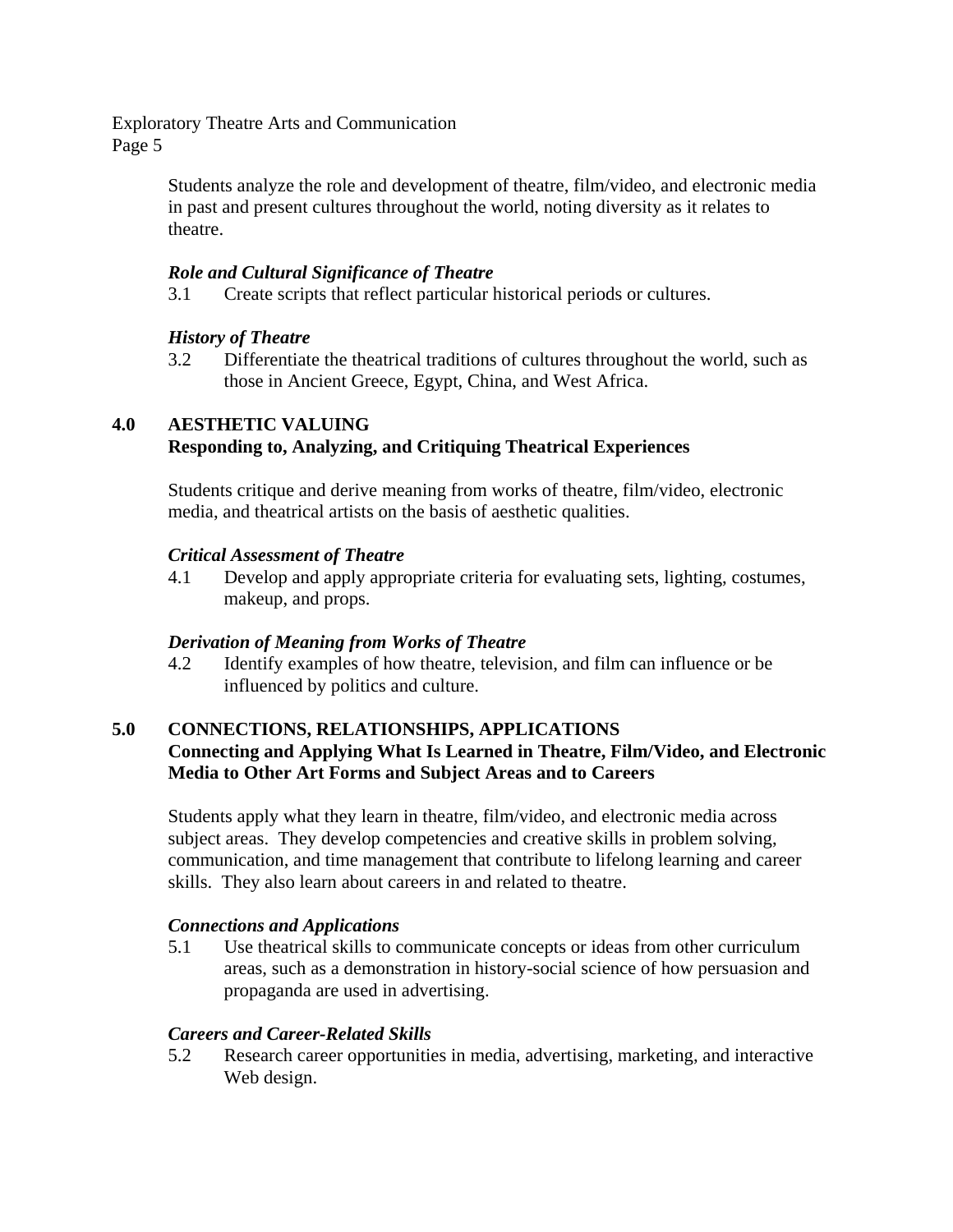## GRADE 7

#### **1.0 ARTISTIC PERCEPTION Processing, Analyzing, and Responding to Sensory Information through the Language and Skills Unique to Theatre**

Students observe their environment and respond, using the elements of theatre. They also observe formal and informal works of theatre, film/video, and electronic media and respond, using the vocabulary of theatre.

# *Development of the Vocabulary of Theatre*

1.1 Use the vocabulary of theatre, such as *playwright, rehearsal, dress rehearsal, run-through,* and *cold reading* ,to describe theatrical experiences.

#### *Comprehension and Analysis of the Elements of Theatre*

1.2 Identify dramatic elements within a script, such as *foreshadowing, crisis, rising action, catharsis,* and *denouement,* using the vocabulary of theatre.

# **2.0 CREATIVE EXPRESSION**

# **Creating, Performing, and Participating in Theatre**

Students apply processes and skills in acting, directing, designing, and script writing to create formal and informal theatre, film/videos, and electronic media productions and to perform in them.

#### *Development of Theatrical Skills*

- 2.1 Use improvisation in rehearsal to discover character and motivation.
- 2.2 Maintain a rehearsal script/notebook to record directions and blocking.

# *Creation/Invention in Theatre*

2.3 Create characters, environments, and actions that exhibit tension and suspense.

# **3.0 HISTORICAL AND CULTURAL CONTEXT Understanding the Historical Contributions and Cultural Dimensions of Theatre**

Students analyze the role and development of theatre, film/video, and electronic media in past and present cultures throughout the world, noting diversity as it relates to theatre.

#### *Role and Cultural Significance of Theatre*

3.1 Design and create masks, puppets, props, costumes, or sets in a selected theatrical style drawn from world cultures, such as Javanese shadow puppets or Kabuki masks.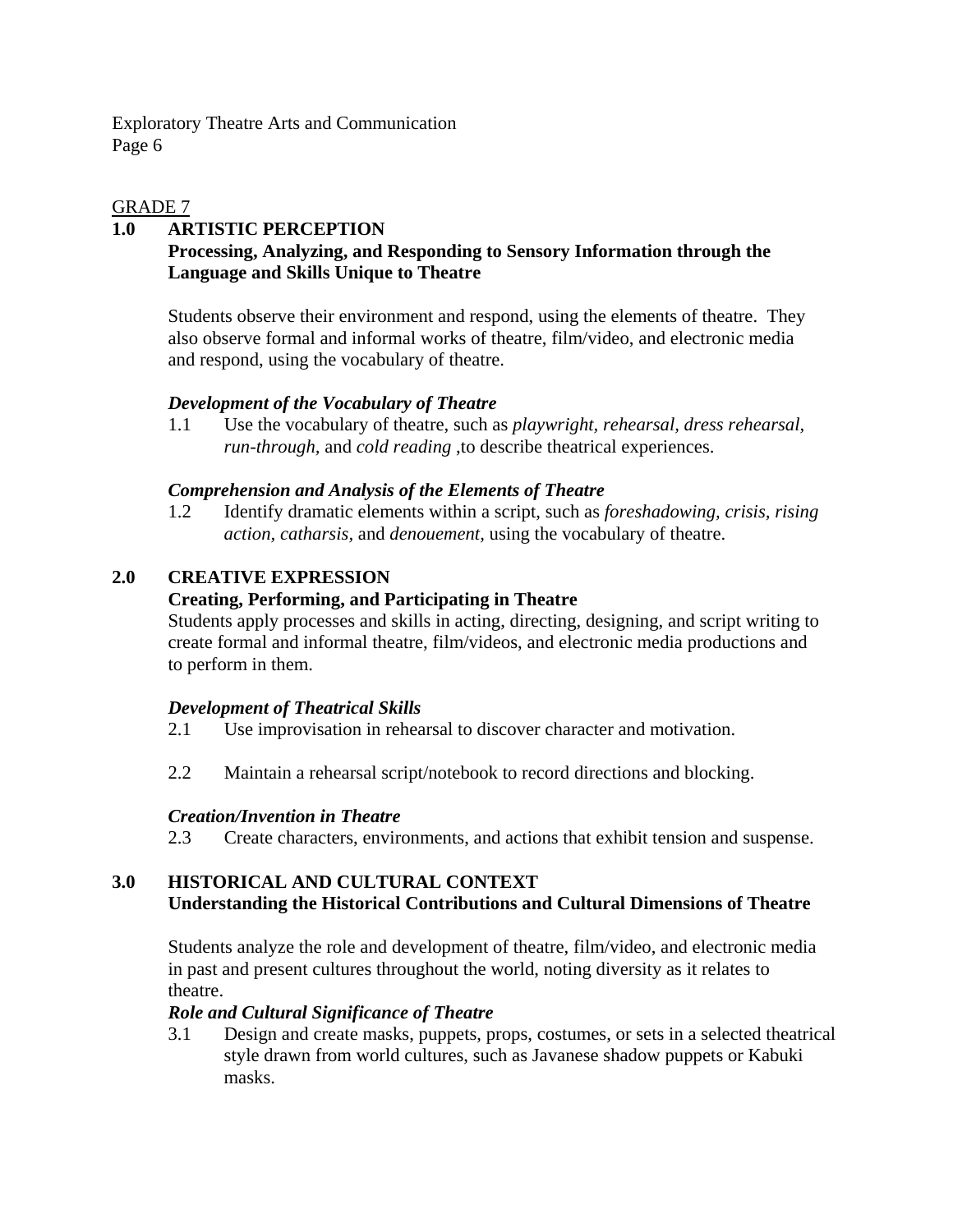# *History of Theatre*

3.2 Compare and contrast various theatre styles throughout history, such as those of Ancient Greece, Elizabethan theatre, Kabuki theatre, Kathakali dance theatre, and commedia dell'arte.

## **4.0 AESTHETIC VALUING**

# **Responding to, Analyzing, and Critiquing Theatrical Experiences**

Students critique and derive meaning from works of theatre, film/video, electronic media, and theatrical artists on the basis of aesthetic qualities.

#### *Critical Assessment of Theatre*

4.1 Design and apply appropriate criteria or rubrics for evaluating the effective use of masks, puppetry, makeup, and costumes in a theatrical presentation.

#### *Derivation of Meaning from Works of Theatre*

4.2 Explain how cultural influences affect the content or meaning of works of theatre.

# **5.0 CONNECTIONS, RELATIONSHIPS, APPLICATIONS Connecting and Applying What Is Learned in Theatre, Film/Video, and Electronic Media to Other Art Forms and Subject Areas and to Careers**

Students apply what they learn in theatre, film/video, and electronic media across subject areas. They develop competencies and creative skills in problem solving, communication, and time management that contribute to lifelong learning and career skills. They also learn about careers in and related to theatre.

#### *Connections and Applications*

5.1 Use theatrical skills to communicate concepts or ideas from other curriculum areas, such as creating a musical based on a piece of literature.

#### *Careers and Career-Related Skills*

5.2 Demonstrate projection, vocal variety, diction, gesture, and confidence in an oral presentation.

#### GRADE 8

#### **1.0 ARTISTIC PERCEPTION**

# **Processing, Analyzing, and Responding to Sensory Information Through the Language and Skills Unique to Theatre**

Students observe their environment and respond, using the elements of theatre. They also observe formal and informal works of theatre, film/video, and electronic media and respond, using the vocabulary of theatre.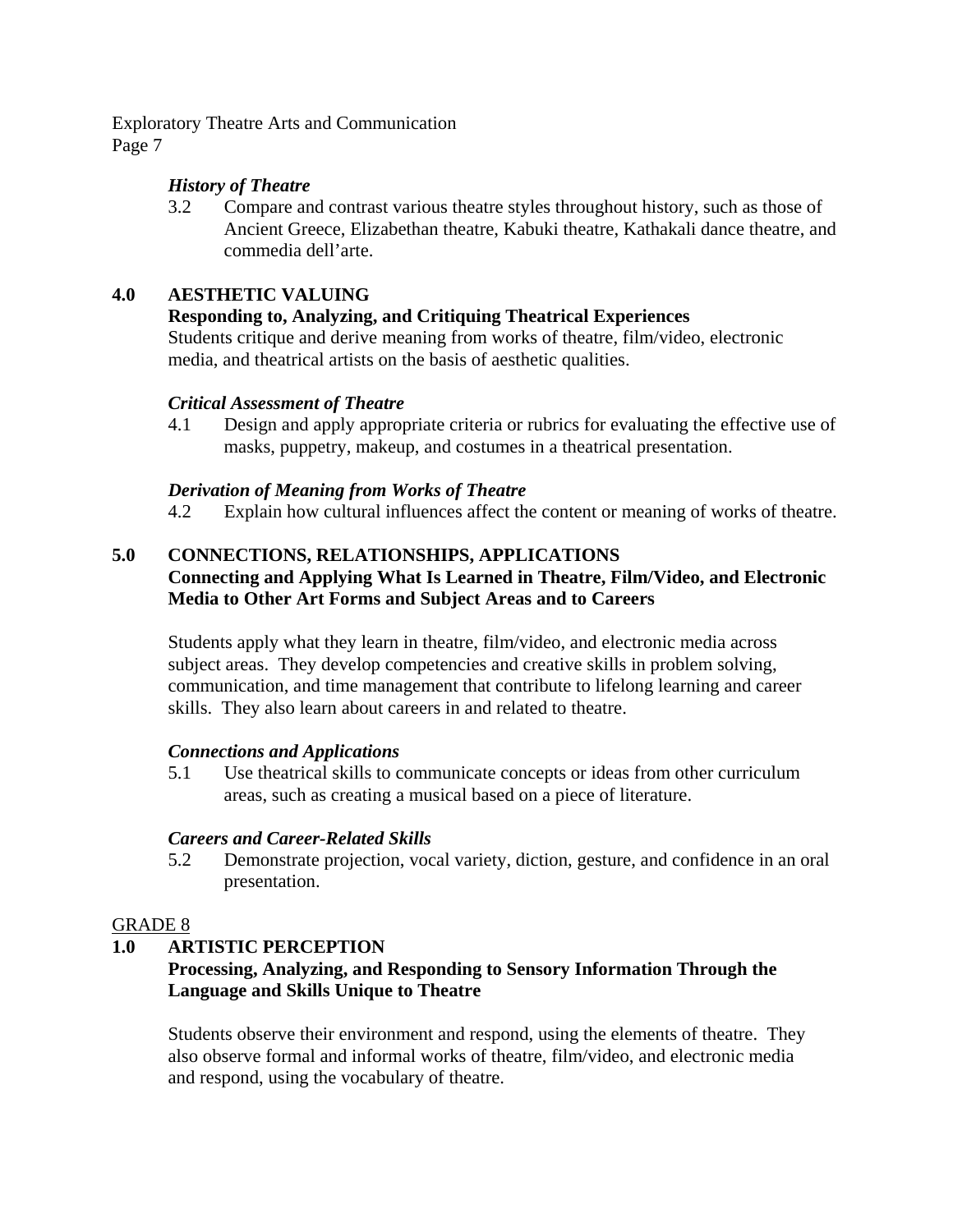# *Development of the Vocabulary of Theatre*

1.1 Use the vocabulary of theatre, such as *ensemble, proscenium, thrust,* and *arena staging* ,to describe theatrical experiences.

## *Comprehension and Analysis of the Elements of Theatre*

- 1.2 Identify and analyze recurring themes and patterns (e.g., loyalty, bravery, revenge, redemption) in a script to make production choices in design and direction.
- 1.3 Analyze the use of figurative language and imagery in dramatic texts.

# **2.0 CREATIVE EXPRESSION Creating, Performing, and Participating in Theatre**

Students apply processes and skills in acting, directing, designing, and script writing to create formal and informal theatre, film/videos, and electronic media productions and to perform in them.

# *Development of Theatrical Skills*

2.1 Create short dramatizations in selected styles of theatre, such as melodrama, vaudeville, and musical theatre.

#### *Creation/Invention in Theatre*

2.2 Perform character-based improvisations, pantomimes, or monologues, using voice, blocking, and gesture to enhance meaning.

#### **3.0 HISTORICAL AND CULTURAL CONTEXT Understanding the Historical Contributions and Cultural Dimensions of Theatre**

Students analyze the role and development of theatre, film/video, and electronic media in past and present cultures throughout the world, noting diversity as it relates to theatre.

#### *Role and Cultural Significance of Theatre*

3.1 Describe the ways in which American history has been reflected in theatre (e.g., the ways in which the Industrial Revolution and slavery were portrayed in the minstrel show, the melodrama, and the musical).

# *History of Theatre*

3.2 Identify and explain how technology has changed American theatre (e.g., how stage lighting has progressed from candlelight to gaslight to limelight to electrical light to digital light).